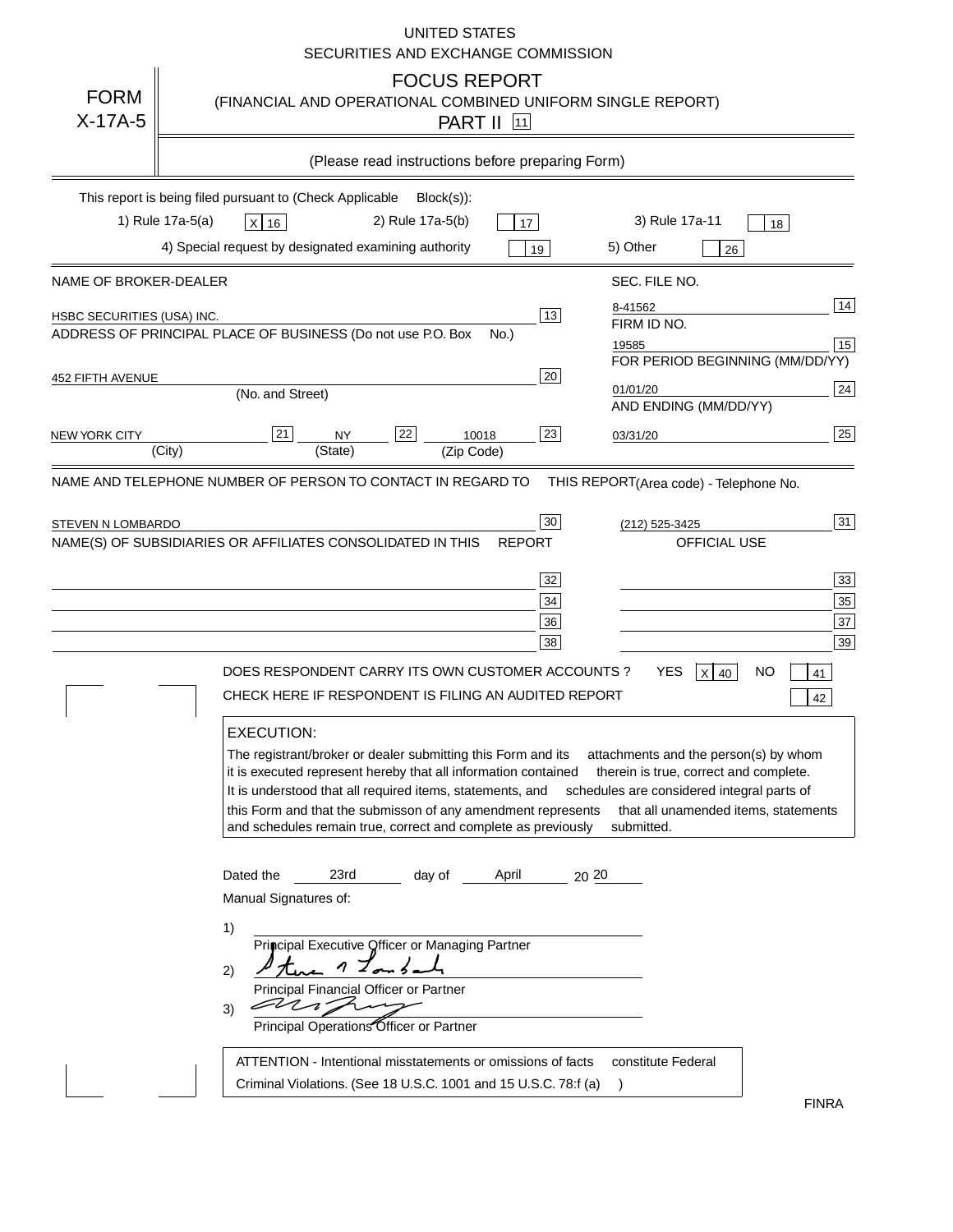| SUPPLEMENT TO                                            |
|----------------------------------------------------------|
| FINANCIAL AND OPERATIONAL COMBINED UNIFORM SINGLE REPORT |
| <b>PART II</b>                                           |

| <b>BROKER OR DEALER</b>                                                                                             |                           |
|---------------------------------------------------------------------------------------------------------------------|---------------------------|
| HSBC SECURITIES (USA) INC.                                                                                          | as of<br>03/31/20         |
|                                                                                                                     |                           |
| STATEMENT OF SEGREGATION REQUIREMENTS AND FUNDS IN SEGREGATION<br>FOR CUSTOMERS TRADING ON U.S. COMMODITY EXCHANGES |                           |
|                                                                                                                     |                           |
| SEGREGATION REQUIREMENTS (Section 4d(2) of the CEAct)                                                               |                           |
| 1. Net ledger balance                                                                                               |                           |
| A. Cash                                                                                                             | \$<br>1,077,075,278 7010  |
| B. Securities (at market)                                                                                           | 7020<br>2,040,706,252     |
| 2. Net unrealized profit (loss) in open futures contracts<br>traded on a contract market                            | 1,160,185,398 7030        |
| 3. Exchange traded options                                                                                          |                           |
| A. Add market value of open option contracts purchased on a<br>contract market                                      | 501,949,857 7032          |
| B. Deduct market value of open option contracts granted (sold)<br>on a contract market                              | 338,034,088) 7033         |
| 4. Net equity (deficit) (add lines 1, 2, and 3)                                                                     | 4,441,882,697 7040        |
| 5. Accounts liquidating to a deficit and accounts with debit<br>balances                                            |                           |
| - gross amount<br>24,852,414                                                                                        | 7045                      |
|                                                                                                                     |                           |
| Less: amount offset by customer owned securities                                                                    | 24,852,414) 7047<br>7050  |
| 6. Amount required to be segregated (add lines 4 and 5)                                                             | \$<br>4,441,882,697       |
|                                                                                                                     |                           |
| FUNDS IN SEGREGATED ACCOUNTS                                                                                        |                           |
| 7. Deposited in segregated funds bank accounts                                                                      |                           |
| A. Cash                                                                                                             | 7070                      |
| B. Securities representing investments of customers' funds<br>(at market)                                           | 1,180,515,664<br>7080     |
| C. Securities held for particular customers or option customers<br>in lieu of cash (at market)                      | $\mathbf 0$<br>7090       |
|                                                                                                                     | 267,821,902               |
| 8. Margins on deposit with derivatives clearing organizations<br>of contract markets                                |                           |
| A. Cash                                                                                                             | 7100<br>1,064,884,581     |
| B. Securities representing investments of customers' funds<br>(at market)                                           | 290,242,372 7110          |
| C. Securities held for particular customers or option customers<br>in lieu of cash (at market)                      | 1,748,589,650 7120        |
| 9. Net settlement from (to) derivatives clearing organizations<br>of contract markets                               | 7130<br>(42, 454, 114)    |
| 10. Exchange traded options                                                                                         |                           |
| A. Value of open long option contracts                                                                              | 501,949,857 7132          |
| B. Value of open short option contracts                                                                             | 338,034,088 7133          |
| 11. Net equities with other FCMs                                                                                    |                           |
| A. Net liquidating equity                                                                                           | 7140<br>(503, 277)        |
| B. Securities representing investments of customers' funds<br>(at market)                                           | 7160                      |
| C. Securities held for particular customers or option customers<br>in lieu of cash (at market)                      | 7170<br>22,325,703        |
| 12. Segregated funds on hand (describe:                                                                             | 1,968,996<br>7150         |
| 13. Total amount in segregation (add lines 7 through 12)                                                            | 4,697,307,246 7180        |
| 14. Excess (deficiency) funds in segregation (subtract line 6 from line 13)                                         | \$<br>255,424,549 7190    |
| 15. Management Target Amount for Excess funds in segregation                                                        | \$<br>186,000,000<br>7194 |
| 16. Excess (deficiency) funds in segregation over (under) Management Target Amount Excess                           | 69,424,549 7198<br>\$     |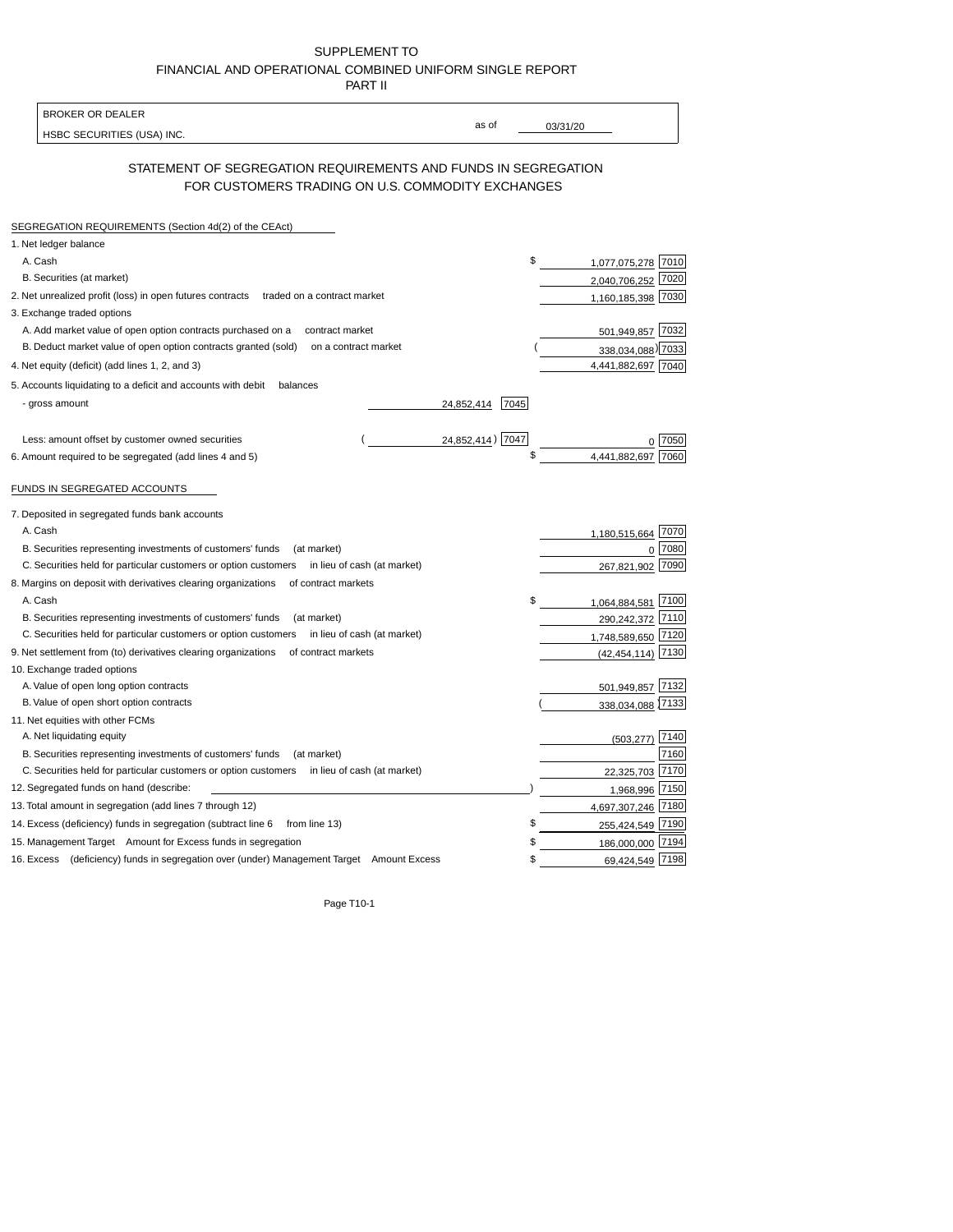| SUPPLEMENT TO                                            |
|----------------------------------------------------------|
| FINANCIAL AND OPERATIONAL COMBINED UNIFORM SINGLE REPORT |
| -----                                                    |

|                                                                                      | PART II                                                                                                  |      |
|--------------------------------------------------------------------------------------|----------------------------------------------------------------------------------------------------------|------|
| <b>BROKER OR DEALER</b><br>HSBC SECURITIES (USA) INC.                                | as of<br>03/31/20                                                                                        |      |
|                                                                                      | STATEMENT OF SEGREGATION REQUIREMENTS AND FUNDS IN SEGREGATION<br>FOR CUSTOMERS' DEALER OPTIONS ACCOUNTS |      |
| 1. Amount required to be segregated in accordance<br>with Commission regulation 32.6 | \$                                                                                                       | 7200 |
| 2. Funds in segregated accounts                                                      |                                                                                                          |      |
| A. Cash                                                                              | 7210<br>\$                                                                                               |      |
| B. Securities (at market)<br>C. Total                                                | 7220                                                                                                     | 7230 |
| 3. Excess (deficiency) funds in segregation                                          |                                                                                                          |      |
| (subtract line 2.C from line 1)                                                      |                                                                                                          | 7240 |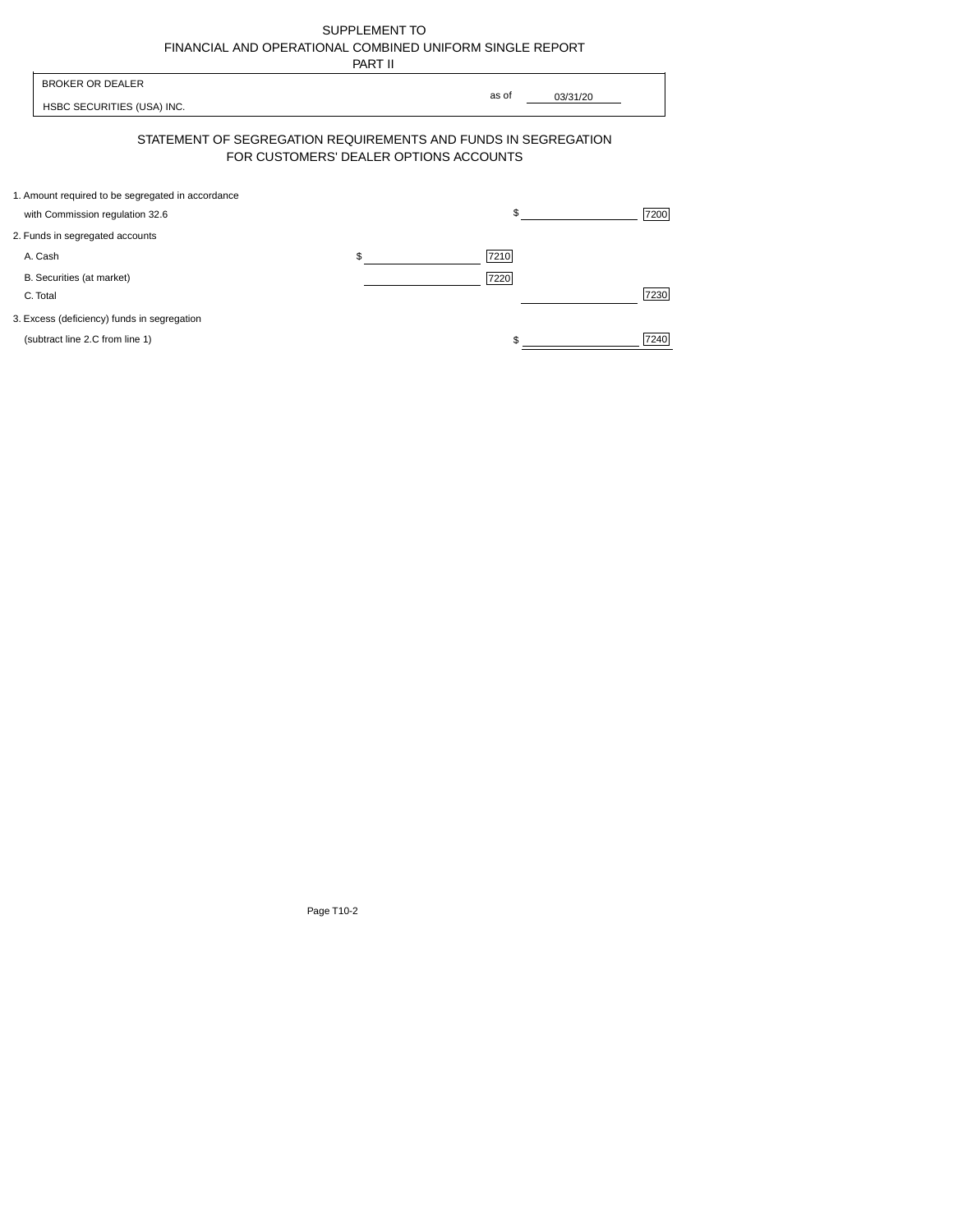SUPPLEMENT TO FINANCIALAND OPERATIONAL COMBINED UNIFORM SINGLE REPORT

| ı<br>ı<br> |
|------------|
|            |

| <b>BROKER OR DEALER</b>    |       |          |
|----------------------------|-------|----------|
| HSBC SECURITIES (USA) INC. | as of | 03/31/20 |

## STATEMENT OF SECURED AMOUNTS AND FUNDS HELD IN SEPARATE ACCOUNTS PURSUANT TO COMMISSION REGULATION 30.7

## FOREIGN FUTURES AND FOREIGN OPTIONS SECURED AMOUNTS

| Amount required to be set aside pursuant to law, rule or regulation of a foreign government |                                   | \$              |                   |      |
|---------------------------------------------------------------------------------------------|-----------------------------------|-----------------|-------------------|------|
| or a rule of a self-regulatory organization authorized<br>thereunder                        |                                   |                 |                   | 7305 |
| 1. Net ledger balance - Foreign Futures and Foreign Option Trading - All Customers          |                                   |                 |                   |      |
| A. Cash                                                                                     |                                   | \$              | 228,091,379       | 7315 |
| <b>B.</b> Securities<br>(at market)                                                         |                                   |                 | 14,413,471        | 7317 |
| 2. Net unrealized profit (loss) in open futures contracts traded on a foreign               | board of trade                    |                 | 49,592,626        | 7325 |
| 3. Exchange traded options                                                                  |                                   |                 |                   |      |
| A. Market value of open option contracts purchased on a foreign board of trade              |                                   |                 |                   | 7335 |
| B. Market value of open contracts granted (sold) on a foreign board of trade                |                                   |                 |                   | 7337 |
| 4. Net equity (deficit) (add lines 1.2. and 3.)                                             |                                   |                 | \$<br>292,097,476 | 7345 |
| 5. Accounts liquidating to a deficit and accounts with                                      |                                   |                 |                   |      |
| debit balances - gross<br>amount                                                            | \$.                               | 7351<br>833,923 |                   |      |
| Less: amount offset by customer owned securities                                            |                                   | 766,035) 7352   | 67,888            | 7354 |
| 6. Amount required to be set aside as the secured amount - Net Liquidating                  | Equity Method (add lines 4 and 5) |                 | \$<br>292,165,364 | 7355 |
| 7. Greater of amount required to be set aside pursuant to foreign jurisdiction (above) or   | line 6.                           |                 | 292,165,364       | 7360 |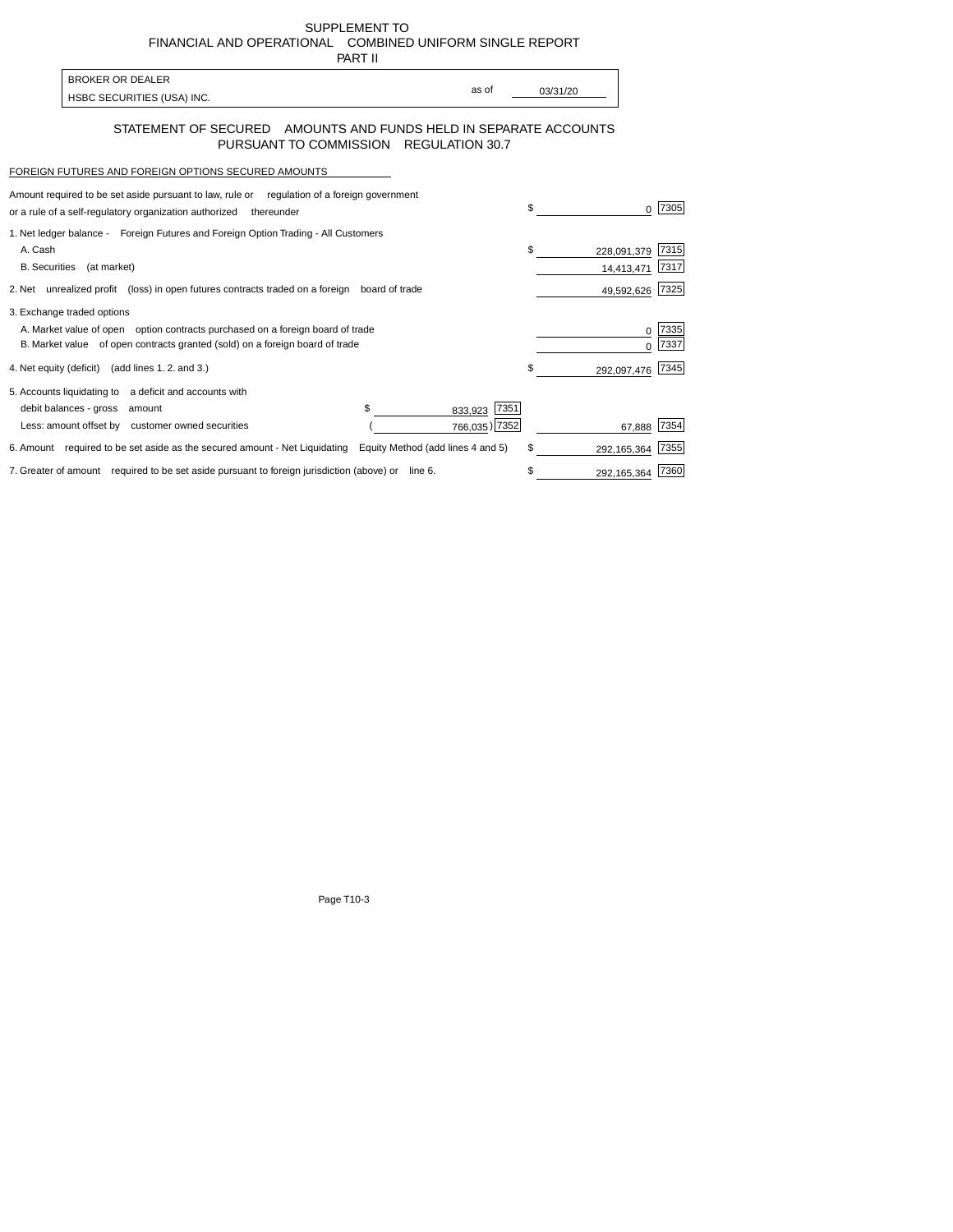## SUPPLEMENT TO FINANCIALAND OPERATIONALCOMBINED UNIFORM SINGLE REPORT

PARTII

| <b>BROKER OR DEALER</b>                                                                           |                        |                                            |
|---------------------------------------------------------------------------------------------------|------------------------|--------------------------------------------|
| HSBC SECURITIES (USA) INC.                                                                        | as of                  | 03/31/20                                   |
| STATEMENT OF SECURED AMOUNTS AND FUNDS HELD IN SEPARATE<br>PURSUANT TO COMMISSION REGULATION 30.7 |                        | <b>ACCOUNTS</b>                            |
| FUNDS DEPOSITED IN SEPARATE REGULATION 30.7 ACCOUNTS                                              |                        |                                            |
| 1. Cash in banks                                                                                  |                        |                                            |
| A. Banks located in the United States                                                             | \$<br>43,653,586 7500  |                                            |
| B. Other banks qualified under Regulation 30.7                                                    |                        |                                            |
| 7510<br>Name(s):<br><b>HARRIS TRUST</b>                                                           |                        | $0\ \overline{7520}$ \$<br>43,653,586 7530 |
| 2. Securities                                                                                     |                        |                                            |
| A. In safekeeping with banks located in the United States                                         | \$<br>14,413,471 7540  |                                            |
| B. In safekeeping with other banks qualified under Regulation<br>30.7                             |                        |                                            |
| 7550<br>Name(s):<br><b>HARRIS TRUST</b>                                                           | 0 7560                 | 14,413,471 7570                            |
| 3. Equities with registered futures commission merchants                                          |                        |                                            |
| A. Cash                                                                                           | \$<br>0 7580           |                                            |
| <b>B.</b> Securities                                                                              | 7590<br>0              |                                            |
| C. Unrealized gain (loss) on open futures contracts                                               | 0                      | 7600                                       |
| D. Value of long option contracts                                                                 | 0                      | 7610                                       |
| E. Value of short option contracts                                                                | $0)$ 7615              | 0 7620                                     |
| 4. Amounts held by clearing organizations of foreign boards of<br>trade                           |                        |                                            |
| 7630<br>Name(s):                                                                                  |                        |                                            |
| A. Cash                                                                                           | \$                     | 7640                                       |
| <b>B.</b> Securities                                                                              |                        | 7650                                       |
| C. Amount due to (from) clearing organizations - daily<br>variation                               |                        | 7660                                       |
| D. Value of long option contracts                                                                 |                        | 7670                                       |
| E. Value of short option contracts                                                                | )7675                  | 7680                                       |
| 5. Amounts held by members of foreign boards of trade<br>Name(s):<br>7690                         |                        |                                            |
| A. Cash                                                                                           | \$<br>246,208,044 7700 |                                            |
| <b>B.</b> Securities                                                                              | 0 7710                 |                                            |
| C. Unrealized gain (loss) on open futures contracts                                               | 49,603,528 7720        |                                            |
| D. Value of long option contracts                                                                 | 0 7730                 |                                            |
| E. Value of short option contracts                                                                | $0$ ) 7735             | 295,811,572                                |
| 6. Amounts with other depositories designated by a foreign<br>board of trade<br>7750<br>Name(s):  |                        | 7760                                       |
| 7. Segregated funds on hand (describe:                                                            |                        | $0$ [7765]                                 |
| 8. Total funds in separate section 30.7 accounts                                                  |                        | \$<br>353.878.629 7770                     |
| 9. Excess (deficiency) set Aside Funds for Secured Amount (subtract Line 7 Secured                |                        |                                            |
| Statement page T10-3 from Line 8)                                                                 |                        | \$<br>61,713,265 7380                      |
| 10. Management Target Amount for Excess funds in separate section 30.7 accounts                   |                        | 25,000,000 7780<br>\$                      |
| 11. Excess (deficiency) funds in separate 30.7 accounts over (under) Management Target            |                        | 36,713,265 7785<br>\$                      |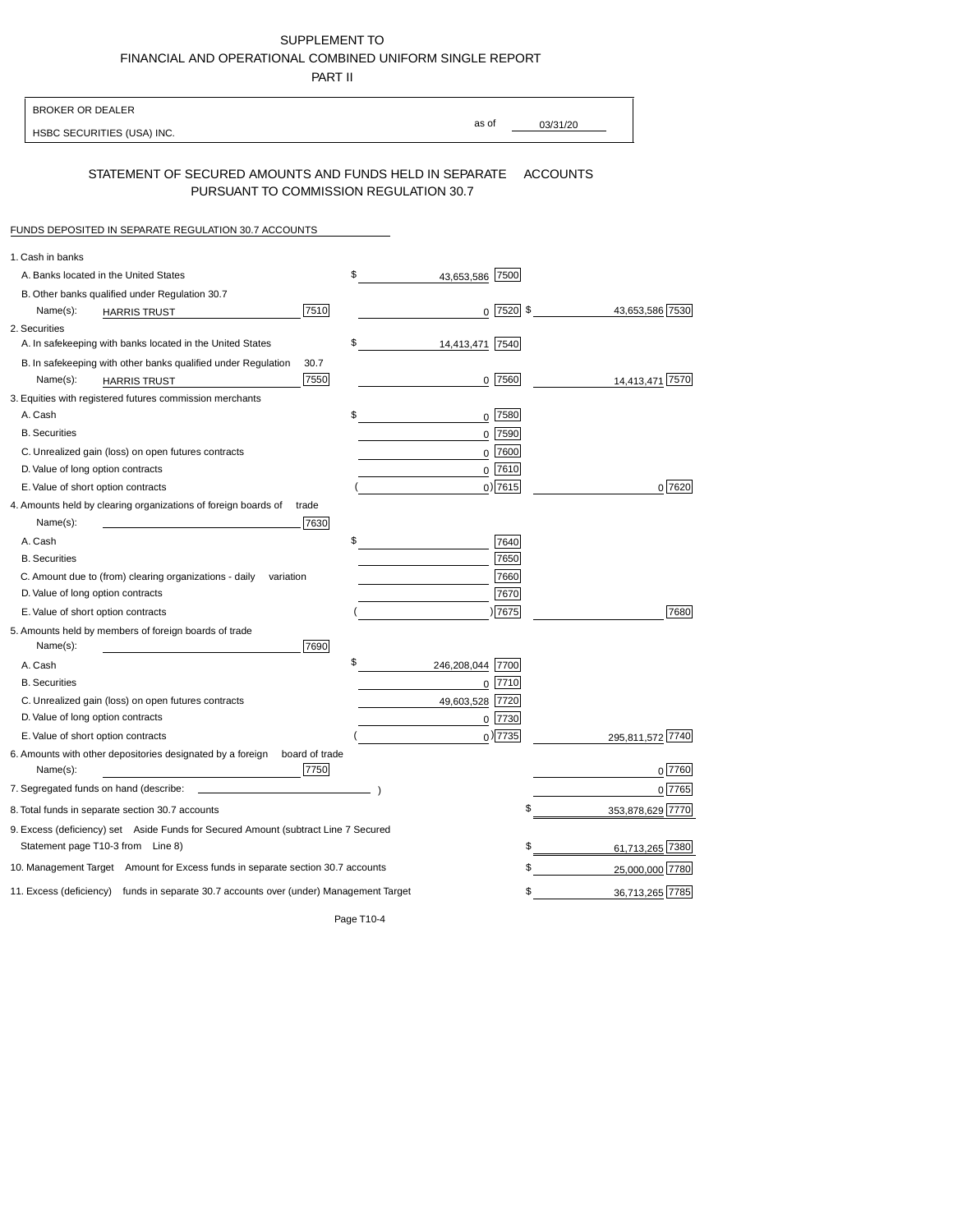SUPPLEMENT TO FINANCIALAND OPERATIONAL COMBINED UNIFORM SINGLE REPORT

| PART II                                                                                                                             |          |                        |
|-------------------------------------------------------------------------------------------------------------------------------------|----------|------------------------|
| <b>BROKER OR DEALER</b><br>as of                                                                                                    |          |                        |
| HSBC SECURITIES (USA) INC.                                                                                                          | 03/31/20 |                        |
| STATEMENT OF CLEARED SWAPS CUSTOMER SEGREGATION REQUIREMENTS AND<br>FUNDS IN CLEARED SWAPS CUSTOMER ACCOUNTS UNDER 4D(F) OF THE CEA |          |                        |
| <b>Cleared Swaps Customer Requirements</b>                                                                                          |          |                        |
| 1. Net ledger balance                                                                                                               |          |                        |
| A. Cash                                                                                                                             | \$       | 1,270,613,525 8500     |
| B. Securities (at market)                                                                                                           |          | 764,146,136 8510       |
| 2. Net unrealized profit (loss) in open cleared swaps                                                                               |          | $(822, 305, 856)$ 8520 |
| 3. Cleared swaps options                                                                                                            |          |                        |
| A. Market value of open cleared swaps option contracts purchased                                                                    |          | 0 8530                 |
| B. Market value of open cleared swaps option contracts granted (sold)                                                               |          | 0 8540                 |
| 4. Net equity (deficit) (add lines 1, 2, and 3)                                                                                     | \$       | 1,212,453,805 8550     |
| 5. Accounts liquidating to a deficit and accounts with                                                                              |          |                        |
| 49,945,639 8560<br>debit balances - gross amount<br>\$                                                                              |          |                        |
| 49,945,639) 8570<br>Less: amount offset by customer owned securities                                                                |          | 0 8580                 |
| 6. Amount required to be segregated for cleared swaps customers (add lines 4 and 5)                                                 | \$       | 1,212,453,805 8590     |
| Funds in Cleared Swaps Customer Segregated Accounts                                                                                 |          |                        |
| 7. Deposited in cleared swaps customer segregated accounts at banks                                                                 |          |                        |
| A. Cash                                                                                                                             | \$       | 192,754,828 8600       |
| B. Securities representing investments of cleared swaps customers' funds (at market)                                                |          | 0 8610                 |
| C. Securities held for particular cleared swaps customers in lieu of cash (at market)                                               |          | 8,283,366 8620         |
| 8. Margins on deposit with derivatives clearing organizations in cleared swaps customer segregated accounts                         |          |                        |
| A. Cash                                                                                                                             |          | 158,369,079 8630       |
| B. Securities representing investments of cleared swaps customers' funds (at market)                                                |          | 307,344,066 8640       |
| C. Securities held for particular cleared swaps customers in lieu of cash (at market)                                               |          | 755,862,770 8650       |
| 9. Net settlement from (to) derivatives clearing organizations                                                                      |          | 7,451,183 8660         |
| 10. Cleared swaps options                                                                                                           |          |                        |
| A. Value of open cleared swaps long option contracts                                                                                |          | 0 8670                 |
| B. Value of open cleared swaps short option contracts                                                                               |          | 0 8680                 |
| 11. Net equities with other FCMs                                                                                                    |          |                        |
| A. Net liquidating equity                                                                                                           |          | 0 8690                 |
| B. Securities representing investments of cleared swaps customers' funds (at market)                                                |          | $0^{8700}$             |
| C. Securities held for particular cleared swaps customers in lieu of cash (at market)                                               |          | 0 8710                 |
| 12. Cleared swaps customer funds on hand (describe:                                                                                 |          | 0 8715                 |
| 13. Total amount in cleared swaps customer segregation (add lines 7 through 12)                                                     | \$       | 1,430,065,292 8720     |
| 14. Excess (deficiency) funds in cleared swaps customer segregation (subtract line 6 from line 13)                                  | \$       | 217,611,487 8730       |
| 15. Management Target Amount for Excess funds in cleared swaps segregated accounts                                                  | \$       | 177,000,000 8760       |
| (deficiency) funds in cleared swaps customer segregated accounts over<br>16. Excess                                                 |          |                        |
| <b>Management Target Excess</b><br>(under)                                                                                          | \$       | 40,611,487 8770        |
|                                                                                                                                     |          |                        |